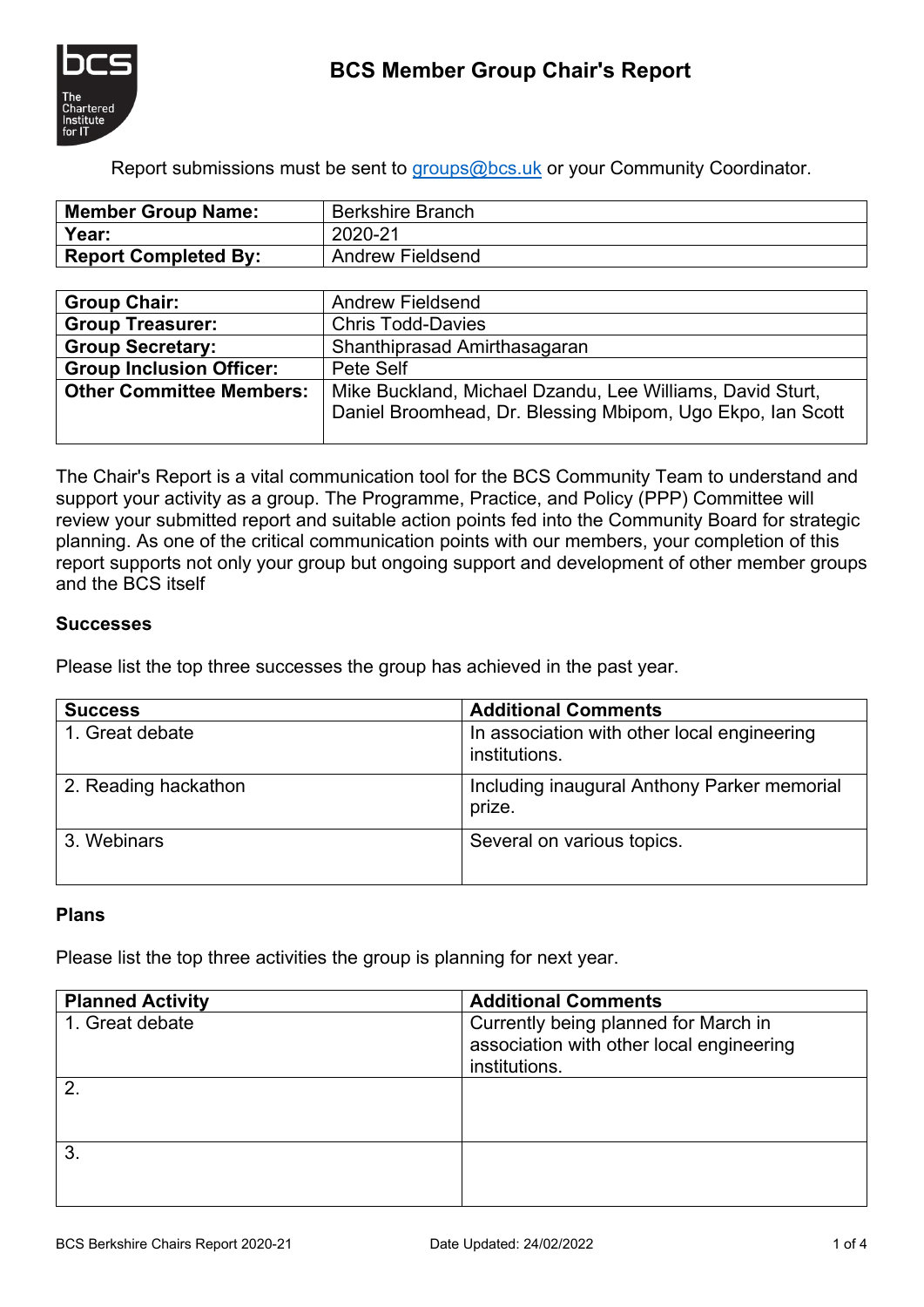

## **Impediments**

Please list and describe the top three impediments stopping you from succeeding in your group's ambition and support the BCS vision of "Making IT Good for Society."

| <b>Impediment</b>            | <b>Description</b>                          |
|------------------------------|---------------------------------------------|
| 1. Lack of volunteers' time. | Although we have several committee          |
|                              | members, many of them (including myself)    |
|                              | have other commitments which does not leave |
|                              | much time for committee work.               |
| 2. Lack of volunteers        | We do not have many volunteers standing for |
|                              | election to specific roles or as general    |
|                              | committee member.                           |
|                              |                                             |
|                              |                                             |
|                              |                                             |

# **Additional Facts and Figures**

Please provide any facts and figures you think would be useful to the Community Team for further analysis and future activity planning.

## **Further Comments**

If you have any further comments you wish to provide the Community Team; please give them below.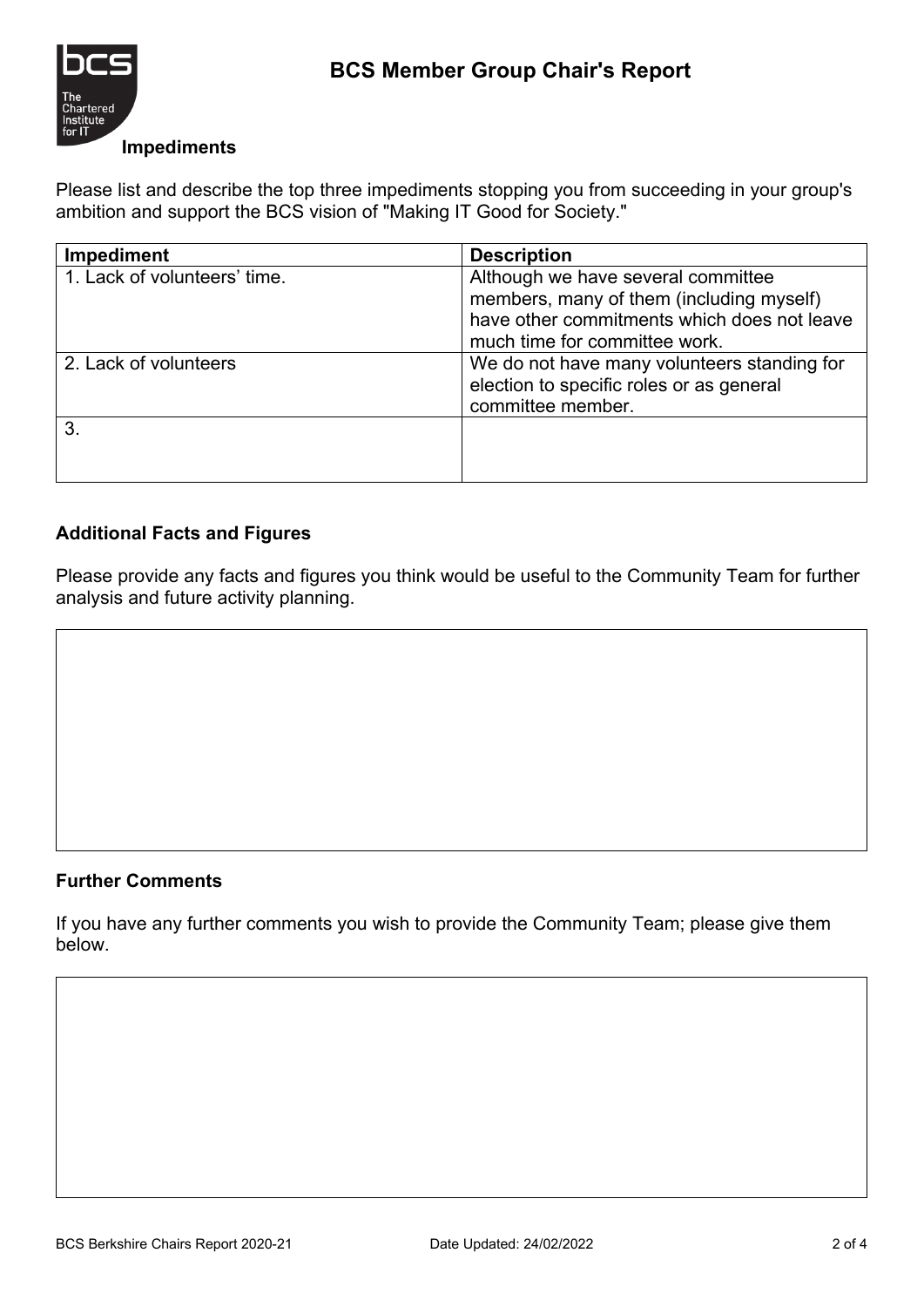

#### **Nominations for Awards and Recognition**

It is important that the BCS recognise deserving voluntary service. If you are aware of someone who warrants one of these awards, then please nominate them. It is easy to nominate someone, but, if you are unsure about completing the form, the Community team and your liaison in the Programme, Practice and Policy Committee can help. Please email [groups@bcs.uk.](mailto:groups@bcs.uk)

There are three levels of Recognition of Appreciation award:

- Certificate of Appreciation going beyond the normal expectations of a single voluntary role by directly contributing to significant involvements, achievements or benefits to BCS.
- Meritorious Certificate going beyond the normal expectations of two or more voluntary roles in different areas of BCS by directly contributing to tangible involvements, achievements or benefits to BCS.
- John Ivinson Award significantly furthering the BCS's strategic aims and mission on a wide scope of BCS's areas of endeavour by directly contributing significant achievements and benefits to BCS. Typically, the BCS will present this prestigious award to 1-3 volunteers per year.

There are long-service awards for 5, 10, 25, and 30 years of contribution to the BCS.

#### Volunteer Recognition

Please complete the table below and indicate if you wish to nominate a member of your team for an award of recognition. A member of the Community Team will get in touch to help you complete the process.

| <b>Group/Branch Member</b> | <b>Years of BCS Volunteering</b> | <b>Nomination</b>                                                                                                                                                                                               |
|----------------------------|----------------------------------|-----------------------------------------------------------------------------------------------------------------------------------------------------------------------------------------------------------------|
| Mike Buckland              | 11                               | Meritorious certificate for his<br>long-term role as our events<br>coordinator and occasional<br>stand-in secretary, as well as<br>being the original driving force<br>behind Oracle's partnership with<br>BCS. |
| <b>Chris Todd-Davies</b>   | 8                                | Meritorious certificate for his<br>long-term role as treasurer and<br>STEM coordinator, as well as<br>giving his time to attend several<br>annual STEM events such as<br>TeenTech.                              |
|                            |                                  |                                                                                                                                                                                                                 |
|                            |                                  |                                                                                                                                                                                                                 |
|                            |                                  |                                                                                                                                                                                                                 |
|                            |                                  |                                                                                                                                                                                                                 |

#### Honorary Fellowship

Nominees will have made an outstanding contribution to the charitable objectives of the BCS over an extended period.

The BCS award Honorary Fellowship under Byelaw 8 of the BCS's Royal Charter and Trustee Board Regulation 1.3 specifies that the BCS award may also make the award to non-members who may not be eligible for any other class of membership.

Community Board and Trustee Board will consider a candidate for Honorary Fellowship against the following criteria: